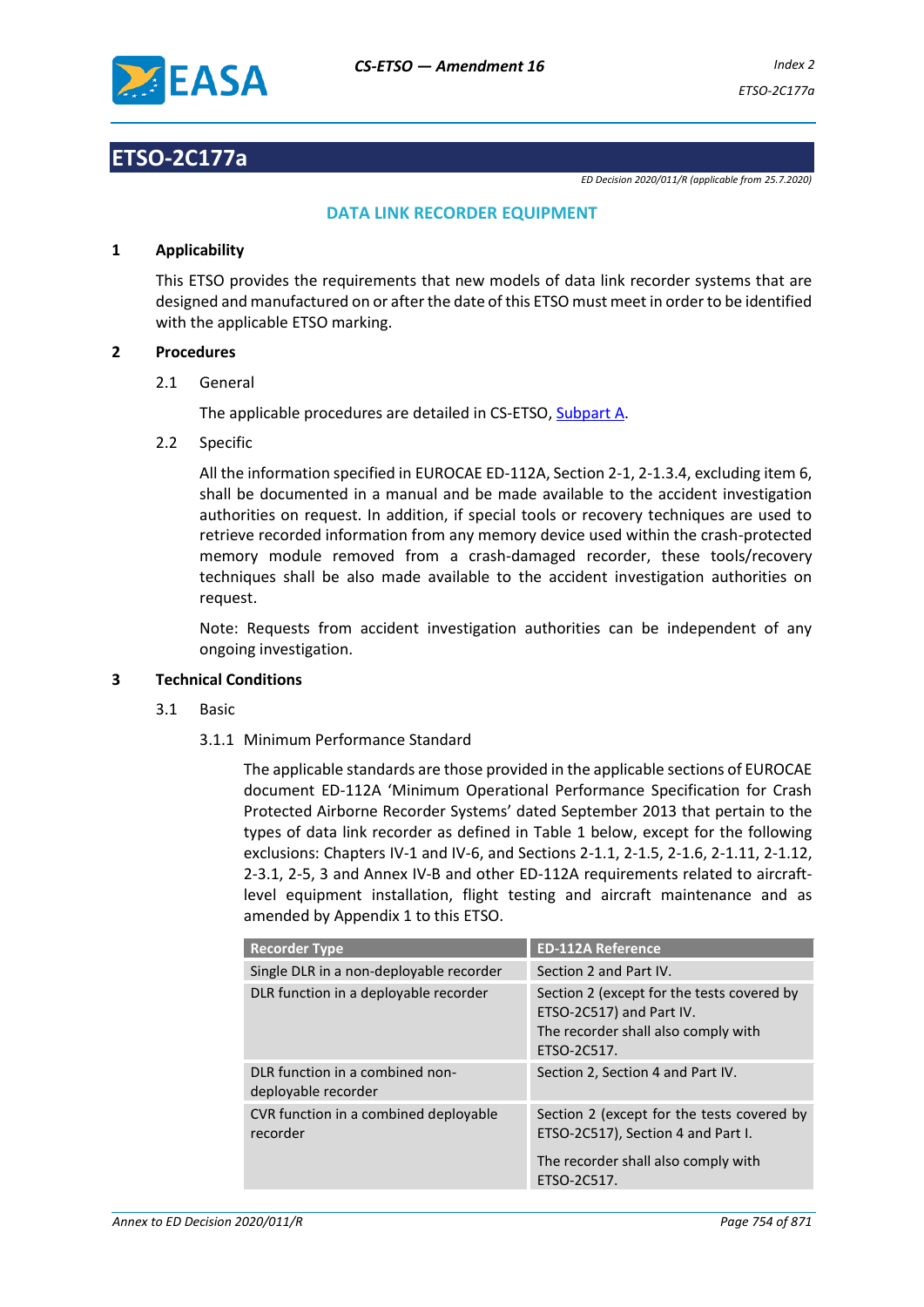

#### *Table 1 — MPS Requirements per recorder type*

3.1.2 Environmental Standard

See CS-ETSO, Subpart A, paragraph 2.1

3.1.3 Software

See CS-ETSO, Subpart A, paragraph 2.2

3.1.4 Airborne Electronic Hardware

See CS-ETSO, Subpart A, paragraph 2.3

- 3.2 Specific
	- 3.2.1 Failure Condition Classification

See CS-ETSO, Subpart A, paragraph 2.4.

A loss or erroneous behaviour of the function defined in paragraph 3.1.1 of this ETSO has been determined to be a minor failure condition.

Note: The failure classification is driven by the use of recorders in accident investigations.

## **4 Marking**

4.1 General

See CS-ETSO, Subpart A, paragraph 1.2

4.2 Specific

The equipment shall comply with the identification requirement in EUROCAE ED-112A Section 2-1, paragraph 2-1.16.3, if it is fixed, and those of ETSO-2C517, if it is deployable.

## **5 Availability of Referenced Documents**

See CS-ETSO, Subpart A, paragraph 3

[Amdt ETSO/6] [Amdt ETSO/12] [Amdt ETSO/16]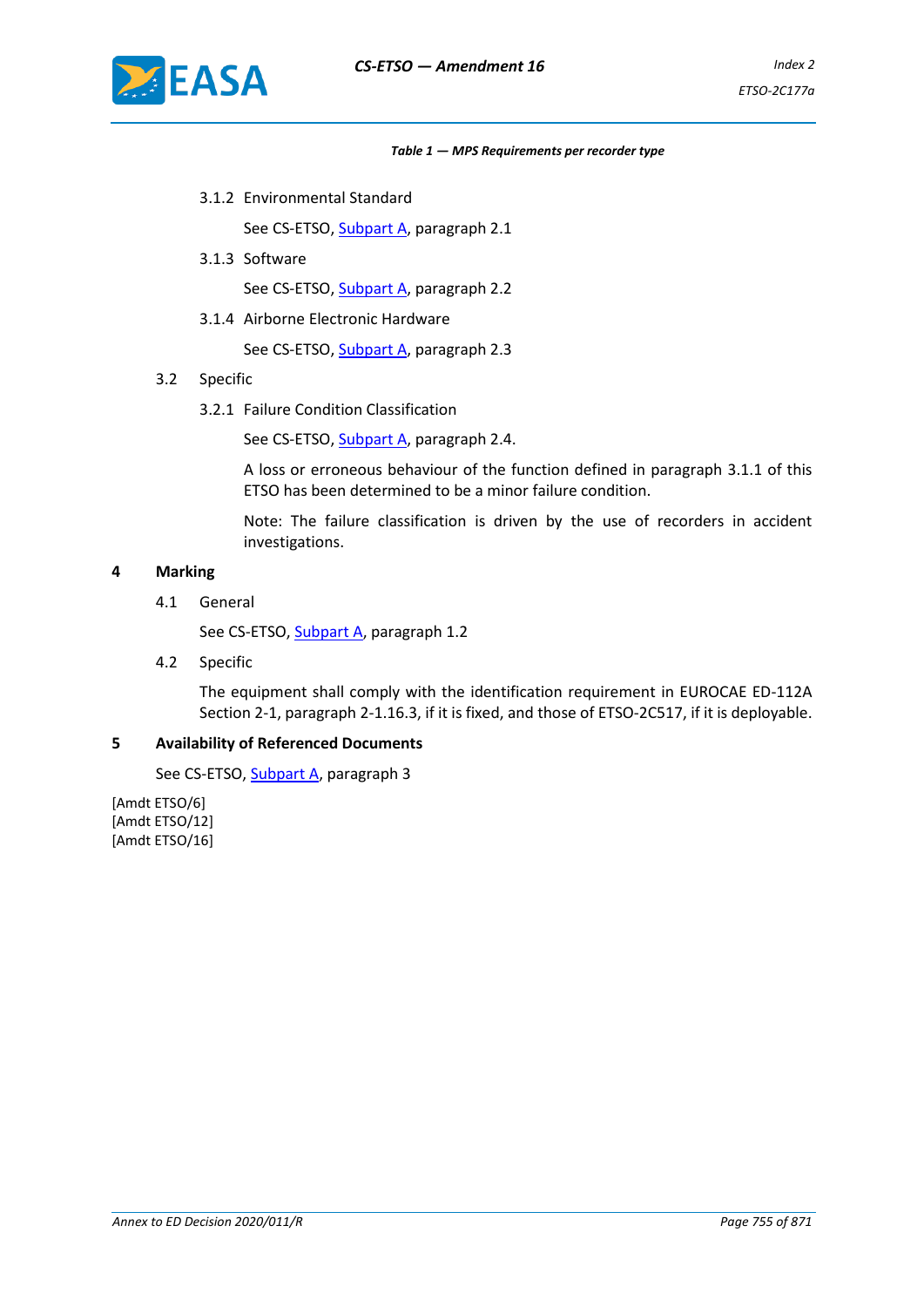

# **Appendix 1 to ETSO-C2177a – MPS for Crash-Protected Airborne Recorder Systems**

*ED Decision 2020/011/R*

The standard EUROCAE ED-112A, MOPS for Crash Protected Airborne Recorder Systems, dated September 2013, shall be modified as per Table 1 below.

| <b>Location</b>         | <b>Initial ED-112A text</b>                                                                                                                                                                                                                                                                                                                                                                                                                                                                                                                                                                                                                                                                                                                                                                                       | <b>Amending text</b>                                                                                                                                                                                                                                                                                                                                                                                                                                                                                                                                                                                                                                                                                                                                                                                                                                                    |
|-------------------------|-------------------------------------------------------------------------------------------------------------------------------------------------------------------------------------------------------------------------------------------------------------------------------------------------------------------------------------------------------------------------------------------------------------------------------------------------------------------------------------------------------------------------------------------------------------------------------------------------------------------------------------------------------------------------------------------------------------------------------------------------------------------------------------------------------------------|-------------------------------------------------------------------------------------------------------------------------------------------------------------------------------------------------------------------------------------------------------------------------------------------------------------------------------------------------------------------------------------------------------------------------------------------------------------------------------------------------------------------------------------------------------------------------------------------------------------------------------------------------------------------------------------------------------------------------------------------------------------------------------------------------------------------------------------------------------------------------|
| $2 - 1.16.2$<br>a. iii. | Impact shock, shear and tensile test,<br>penetration resistance, static crush,<br>deep sea pressure and sea water<br>immersion.                                                                                                                                                                                                                                                                                                                                                                                                                                                                                                                                                                                                                                                                                   | Impact shock, shear and tensile test,<br>penetration resistance, static crush, deep<br>sea pressure and sea water immersion.<br>Deep sea pressure and sea water<br>immersion may be performed on two<br>different units provided that both units<br>undergo the rest of the sequence and<br>that the period of the deep sea pressure<br>test is 90 days.                                                                                                                                                                                                                                                                                                                                                                                                                                                                                                                |
| $2 - 4.2.7$<br>a.       | Unless it can be shown that the<br>recording medium can withstand the<br>conditions associated with deep sea<br>immersion and that it is unlikely to<br>be damaged as a consequence of<br>collapse of any protective armour,<br>immerse the recorder in sea water at<br>a pressure of 60 MPa (equivalent to a<br>depth of 6 000 m (20 000 feet) for a<br>period of 30 days.<br>This period may be reduced to 24<br>hours provided that the methods and<br>materials used to protect the<br>recording medium have been shown<br>to be unaffected by sea water. To<br>avoid damage to the test equipment,<br>this test may be performed using any<br>suitable liquid in the pressure<br>chamber itself together with a means<br>to separate this liquid from the sea<br>water in which the recorder is<br>immersed. | Unless it can be shown that the recording<br>medium can withstand the conditions<br>associated with deep-sea immersion and<br>that it is unlikely to be damaged as a<br>of<br>collapse<br>consequence<br>of<br>any<br>protective armour or except if the<br>recorder is deployed during or following<br>impact with water, immerse the recorder<br>in seawater at a pressure of 60 MPa<br>(equivalent to a depth of 6 000 m, i.e.<br>20 000 ft) for a period of 90 days.<br>This period may be reduced to 24 hours<br>provided that the test is performed once<br>more after the sea water immersion test<br>in 2-4.2.7 b. To avoid damage to the test<br>equipment, this test may be performed<br>using any suitable liquid in the pressure<br>chamber itself together with a means to<br>separate this liquid from the seawater in<br>which the recorder is immersed. |
| $2 - 4.2.7$<br>b.       | Unless it can be shown that the<br>recording medium and the<br>identification required by paragraph<br>2-1.16.3 are resistant to the<br>corrosive effects of sea water,                                                                                                                                                                                                                                                                                                                                                                                                                                                                                                                                                                                                                                           | Unless it can be shown that the recording<br>medium and the identification required<br>by paragraph 2-1.16.3 are resistant to the<br>corrosive effects of seawater, immerse<br>the recorder in seawater at a depth of                                                                                                                                                                                                                                                                                                                                                                                                                                                                                                                                                                                                                                                   |

## **Table 1 — Modification of EUROCAE ED-112A**